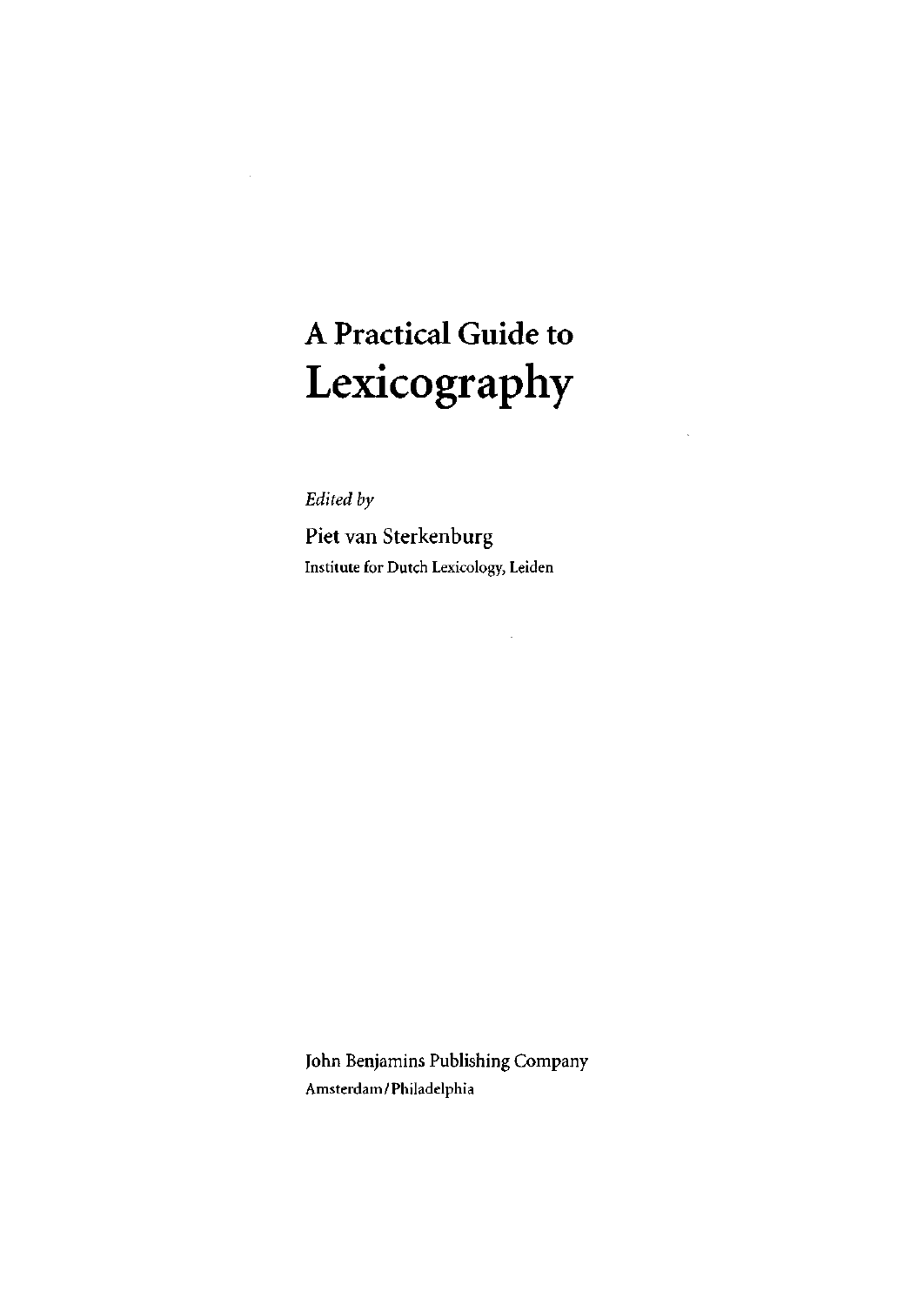

The paper used in this publication meets the minimum requirements of American National Standard for Information Sciences - Permanence of Paper for Printed Library Materials, ANSI Z39.48-1984.

Library of Congress Cataloging-in-Publication Data

A practical guide to lexicography / edited by Piet van Sterkenburg. p. cm. (Terminology and Lexicography Research and Practice, ISSN -7067 ; v. 6) Includes bibliographical references and indexes. 1. Lexicography I. Sterkenburg, P. G. J. van. II. Series P327 .P73 2003 413'.028-dc21 2003054592 ISBN 90 272 2329 7 (Eur.) / 1 58811 380 9 (US) (Hb; alk. paper)

ISBN 90 272 2330 0 (Eur.) / 1 58811 381 7 (US) (Pb; alk. paper) © 2003 - John Benjamins B.V.

No part of this book may be reproduced in any form, by print, photoprint, microfilm, or any other means, without written permission from the publisher.

John Benjamins Publishing Co. • P.O. Box 36224 • 1020 ME Amsterdam • The Netherlands John Benjamins North America • P.O. Box 27519 • Philadelphia PA 19118-0519 • USA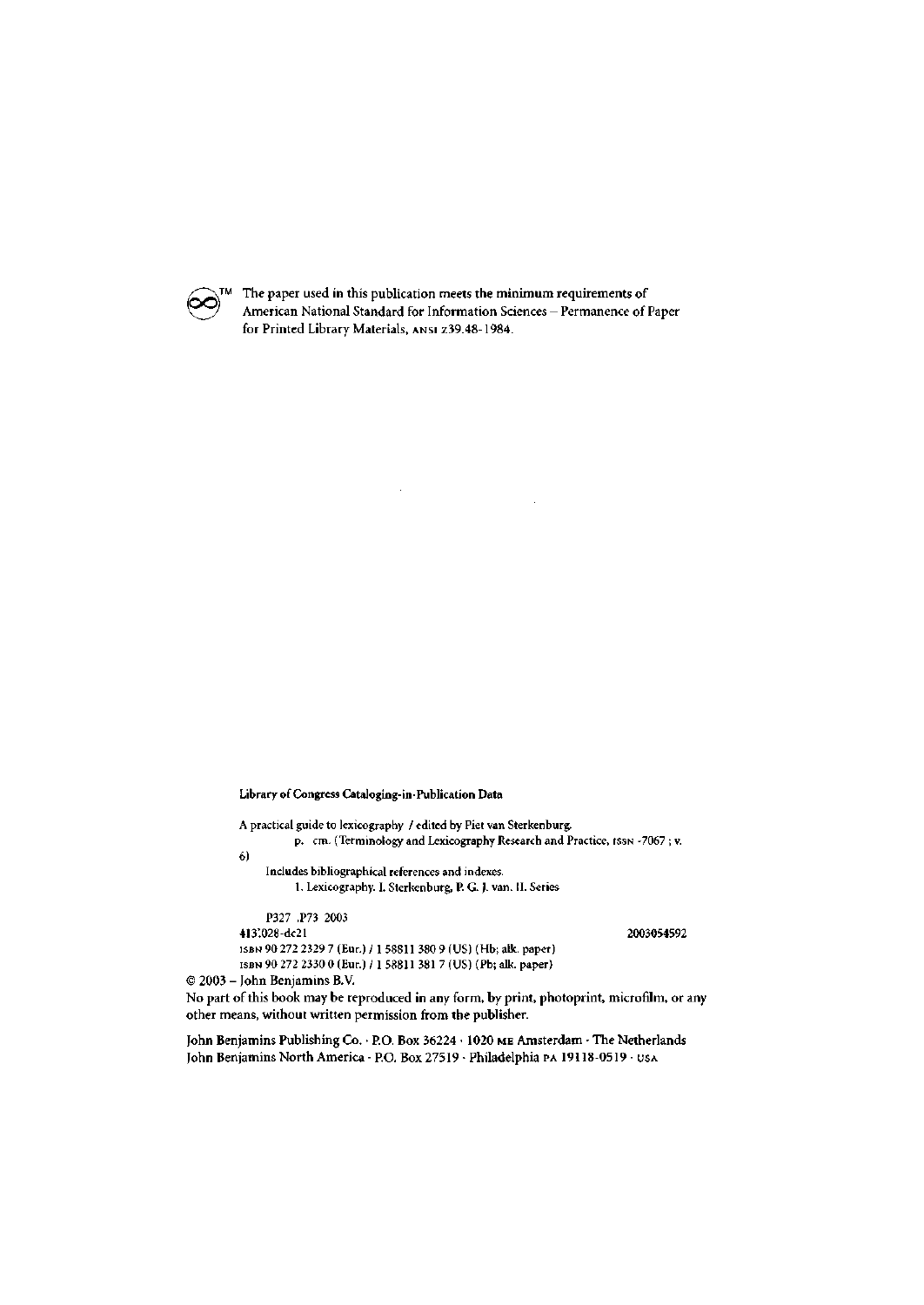## Table of contents

| Preface                                                               | IX  |
|-----------------------------------------------------------------------|-----|
| I. The forms, contents and uses of dictionaries                       |     |
| <b>CHAPTER 1. FOUNDATIONS</b>                                         |     |
| 1.1 'The' dictionary: Definition and history                          | 3   |
| Piet van Sterkenburg                                                  |     |
| 1.2 Source materials for dictionaries                                 | 18  |
| František Čermák                                                      |     |
| 1.3 Uses and users of dictionaries                                    | 26  |
| Paul Bogaards                                                         |     |
| 1.4 Types of articles, their structure and different types of lemmata | 34  |
| <b>Rufus Gouws</b>                                                    |     |
| 1.5 Dictionary typologies: A pragmatic approach                       | 44  |
| Piet Swanepoel                                                        |     |
|                                                                       |     |
| <b>CHAPTER 2. DESCRIPTIVE LEXICOGRAPHY</b>                            |     |
| 2.1 Phonological, morphological and syntactic specifications in       |     |
| monolingual dictionaries                                              | 71  |
| Johan de Caluwe and Ariane van Santen                                 |     |
| 2.2 Meaning and definition                                            | 83  |
| Dirk Geeraerts                                                        |     |
| 2.3 Dictionaries of proverbs                                          | 94  |
| Stanisław Prędota                                                     |     |
| 2.4 Pragmatic specifications: Usage indications, labels, examples;    |     |
| dictionaries of style, dictionaries of collocations                   | 102 |
| Igor Burkhanov                                                        |     |
| 2.5 Morphology in dictionaries                                        | 114 |
| Johan de Caluwe and Johan Taeldeman                                   |     |
| 2.6 Onomasiological specifications and a concise history              |     |
| of onomasiological dictionaries                                       | 127 |
| Piet van Sterkenburg                                                  |     |

 $\mathcal{L}^{\text{max}}_{\text{max}}$  and  $\mathcal{L}^{\text{max}}_{\text{max}}$ 

 $\mathcal{L}^{\text{max}}_{\text{max}}$  ,  $\mathcal{L}^{\text{max}}_{\text{max}}$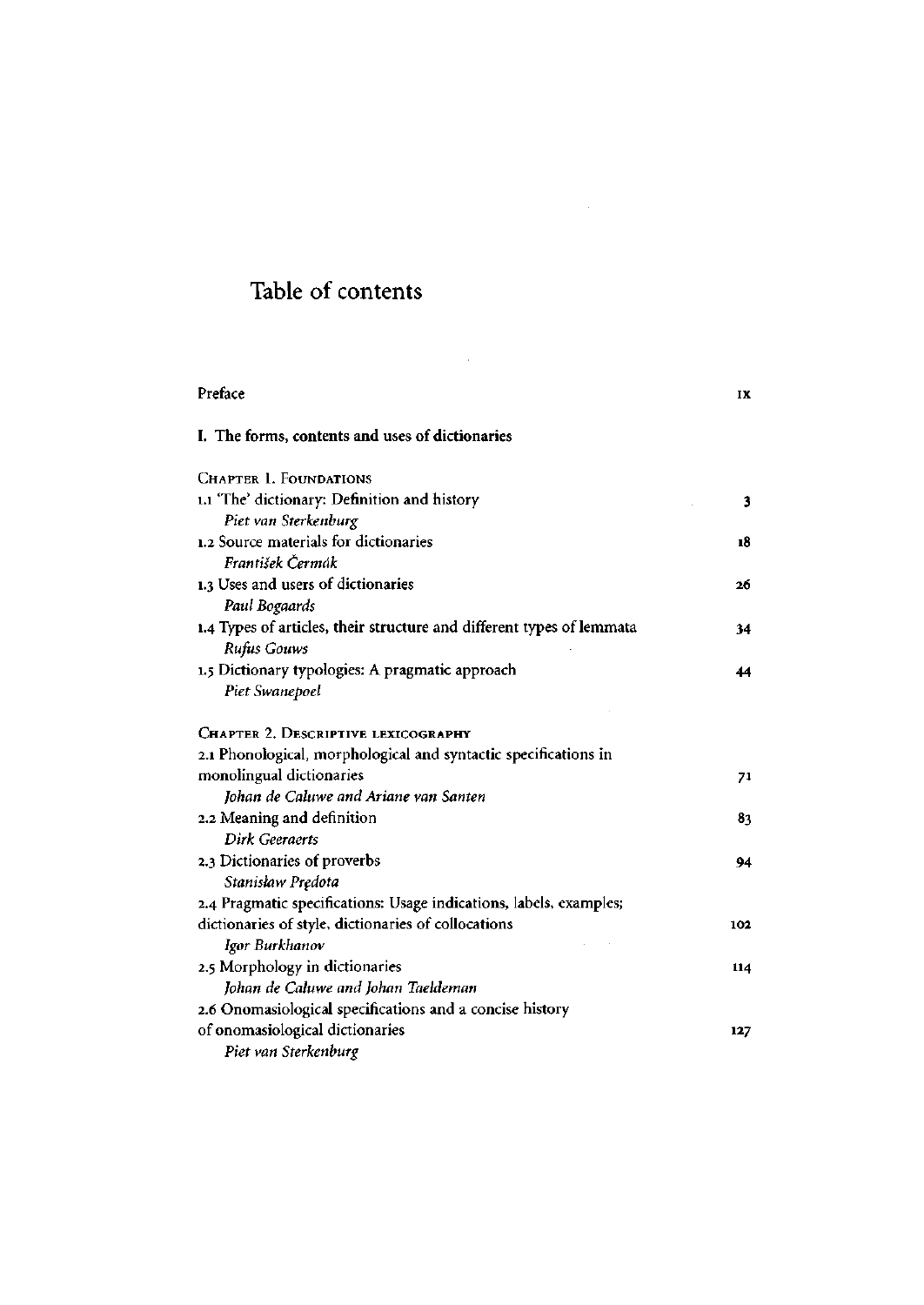| CHAPTER 3. SPECIAL TYPES OF DICTIONARIES                                           |     |
|------------------------------------------------------------------------------------|-----|
| 3.1 Types of bilingual dictionaries                                                | 145 |
| Mike Hannay                                                                        |     |
| 3.2 Specialized lexicography and specialized dictionaries                          | 154 |
| Lynne Bowker                                                                       |     |
| II. Linguistic corpora (databases) and the compilation of dictionaries             |     |
|                                                                                    |     |
| <b>CHAPTER 4. CORPORA FOR DICTIONARIES</b>                                         |     |
| 4.1 Corpora for lexicography                                                       | 167 |
| John Sinclair                                                                      |     |
| 4.2 Corpus processing                                                              | 179 |
| John Sinclair                                                                      |     |
| 4.3 Multifunctional linguistic databases: Their multiple use                       | 194 |
| <b>Truus Kruyt</b>                                                                 |     |
| 4.4 Lexicographic workbench: A case history                                        | 204 |
| Daniel Ridings                                                                     |     |
| <b>CHAPTER 5. DESIGN OF DICTIONARIES</b>                                           |     |
| 5.1 Developments in electronic dictionary design                                   | 215 |
| Lineke Oppentocht and Rik Schutz                                                   |     |
| 5.2 Linguistic corpora (databases) and the compilation of dictionaries             | 228 |
| Krista Varantola                                                                   |     |
| 5.3 The design of online lexicons                                                  | 240 |
| Sean Michael Burke                                                                 |     |
|                                                                                    |     |
| <b>CHAPTER 6. REALISATION OF DICTIONARIES</b>                                      |     |
| 6.1 The codification of phonological, morphological, and syntactic information 251 |     |
| Geert Booij                                                                        |     |
| 6.2 The production and use of occurrence examples                                  | 260 |
| John Simpson                                                                       |     |
| 6.3 The codification of semantic information                                       | 273 |
| Fons Moerdijk                                                                      |     |
| 6.4 The codification of usage by labels                                            | 297 |
| Henk Verkuyl, Maarten Janssen, and Frank Jansen                                    |     |
| 6.5 The codification of etymological information                                   | 312 |
| Nicoline van der Sijs                                                              |     |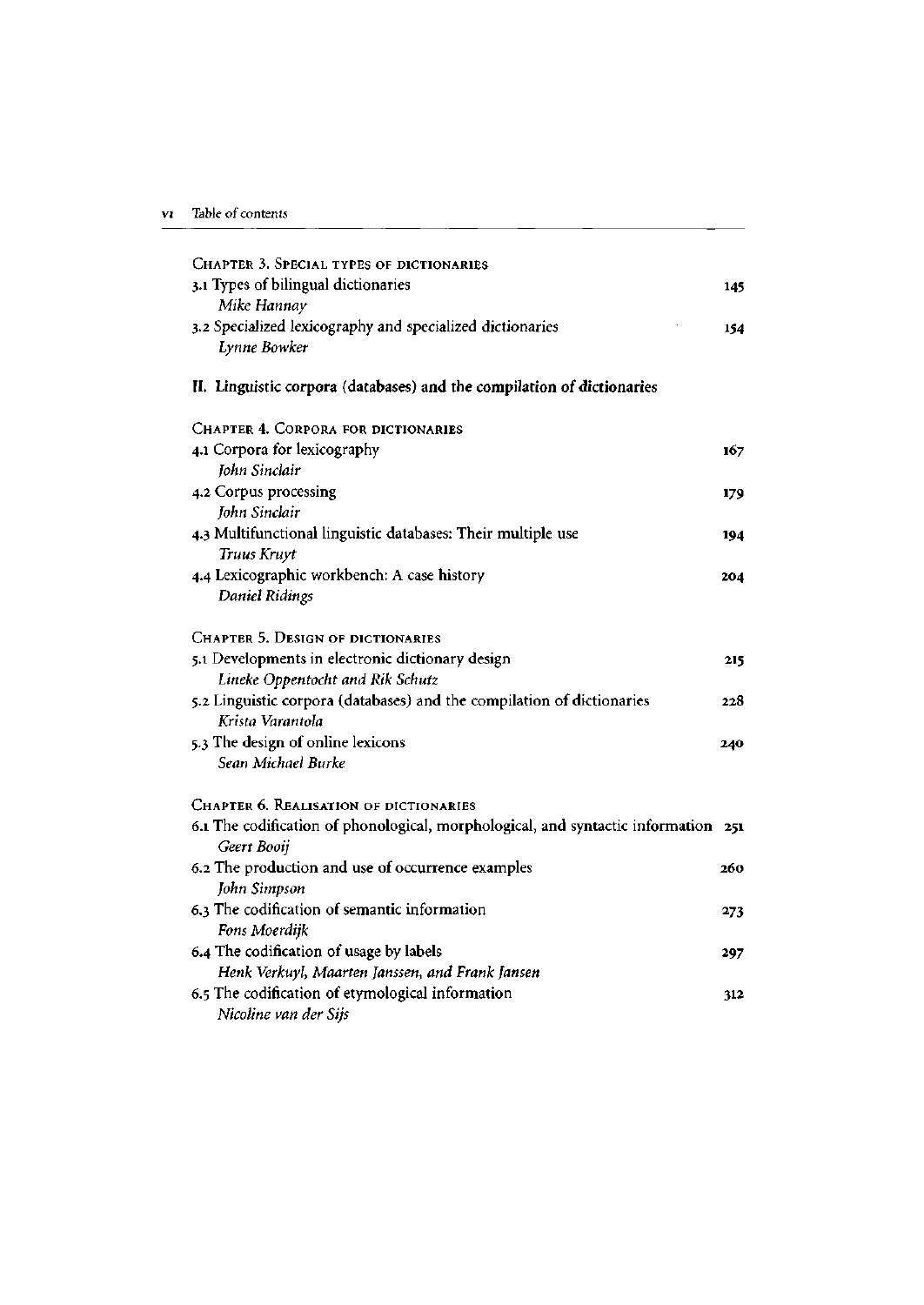### 6.5 The codification of etymological information\*

Nicoline van der Sijs

#### i. Introduction

In a monolingual synchronic dictionary for a general public, the etymology or original of the words plays only a minor part. In most dictionaries, no etymological inform»! tion is given at all. In a minority of them there is some, but the space reserved for is limited  $-$  usually varying from one word to at most three lines. The development of form and meaning that a word has undergone in the course of time has to I compressed within that space.

When you set out to make a monolingual dictionary, you have to decide whether you want to include etymology. The answer to that question depends on the aim! the dictionary. If the aim is to serve as a learning dictionary, etymological information mation is not needed. However, if the dictionary has a historical component, in instance because it intends to describe the vocabulary of the past fifty or hundred years (as the 'Grote Van Dale' does in the case of Dutch), the inclusion of etymology is the logical consequence of that choice.

The next question is: what, and how much, etymological information shebe included? That depends on the purpose for which etymology is included anc what information the user needs or expects to find. But the choice of what kin: and how much etymology to include is made not only on grounds of content also, very basically, on practical grounds  $-$  because of the limited space available etymology.

Little has been written on the how and the why of the inclusion of etymology This is in contrast with the attention paid to the way in which entries are define: the treatment of synonyms and antonyms, and the attribution of labels.

In earlier days, etymological information was provided because it was **t** that a word could only be used properly if its origin was known (Drysdale 19 Even today, amateurs still claim  $-$  as appears from letters to the editors of  $\mathbf{d}$ pers and periodicals – that a word must only be used in its 'original' send etymological information is used in an attempt, doomed to fail, at obstruct development of new meanings and language change in general. Thus, *huma*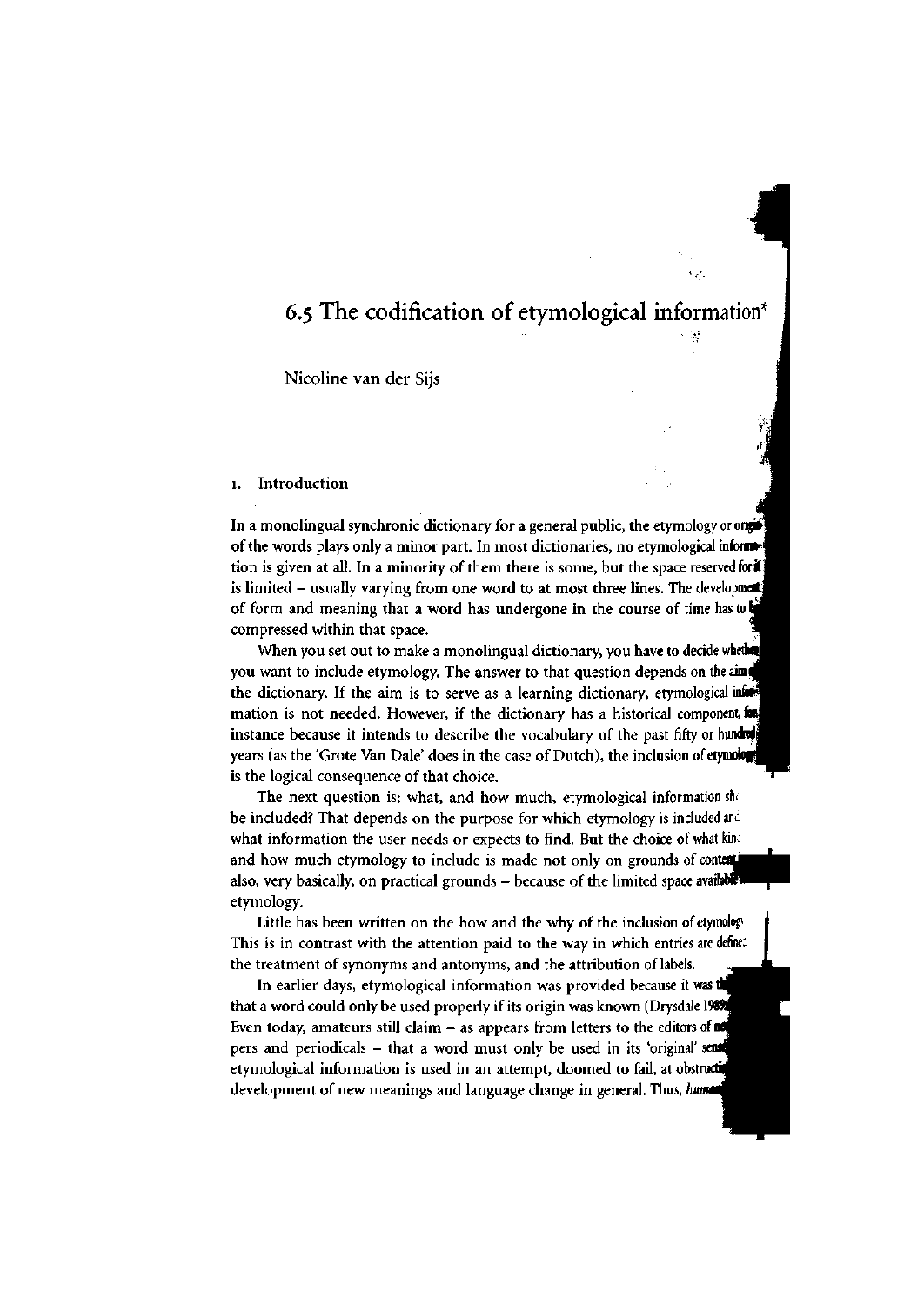*disaster* for 'large-scale disaster involving many people's lives' is rejected because the 'original' or 'true' meaning of *humanitarian* 'philanthropic' is said to have been lost. No matter how often experts expose this etymological fallacy, the misconception continues to exist.

Drysdale (1989) mentions three purposes for giving etymological information: (1) making raw materials available to scholars and students; (2) promoting understanding of and interest in language; (3) giving an insight, through language, into the history of a culture and its relations with other cultures. The first purpose seems to me to be unattainable within the limitations of a general dictionary (cf. also Landau 1989:103), the second and third purposes are definitely worth pursuing.

#### **2. Theoretical choices**

Malkiel (1976) gives a typological description of the existing etymological dictionaries. He mentions a number of choices to be made when writing an etymological dictionary. Some of these are also relevant for the etymologies in general dictionaries, for instance the question of how far one wishes to go back in history or how many related forms one wishes to give.

In what follows, I shall investigate fourteen well-known, fairly arbitrarily selected, desk dictionaries<sup>2</sup> of various languages, as to the theoretical principles adopted in the selection of etymological information, and also as to the information that was included *in concreto.* Incidentally, any choice made is defensible, provided it is explicitly accounted for - as it happens, however, in more than a third of these dictionaries (Chambers, COD, Verschueren, Real Academia), the choices made are not accounted for - an unpardonable omission.

For each dictionary I propose to answer the following questions:

- 1. Are all, or only some of the entries given an etymology?
- 2. What choices have been made in the treatment of native words and loanwords?
- 3. Has attention been paid to both form and meaning changes?
- 4. Have dates of first occurrence been provided?

The background to question 2 is the following. In every language, there is a dichotomy between native words and loanwords; other categories of words, such as acronyms or words whose origin is unknown, are negligible quantitatively as compared with native words and loanwords. Both in the case of native words and in that of loanwords, one may choose to highlight either the internal and immediate etymology or the remote etymology (see Moerdijk 1997; van der Sijs 1998; the dictionary is worked out in detail in *Etimologiewoordenboek van Afrikaans* 2002). The internal etymology concentrates on (form and meaning) development within the language. In the case of native words the immediate etymology focuses on the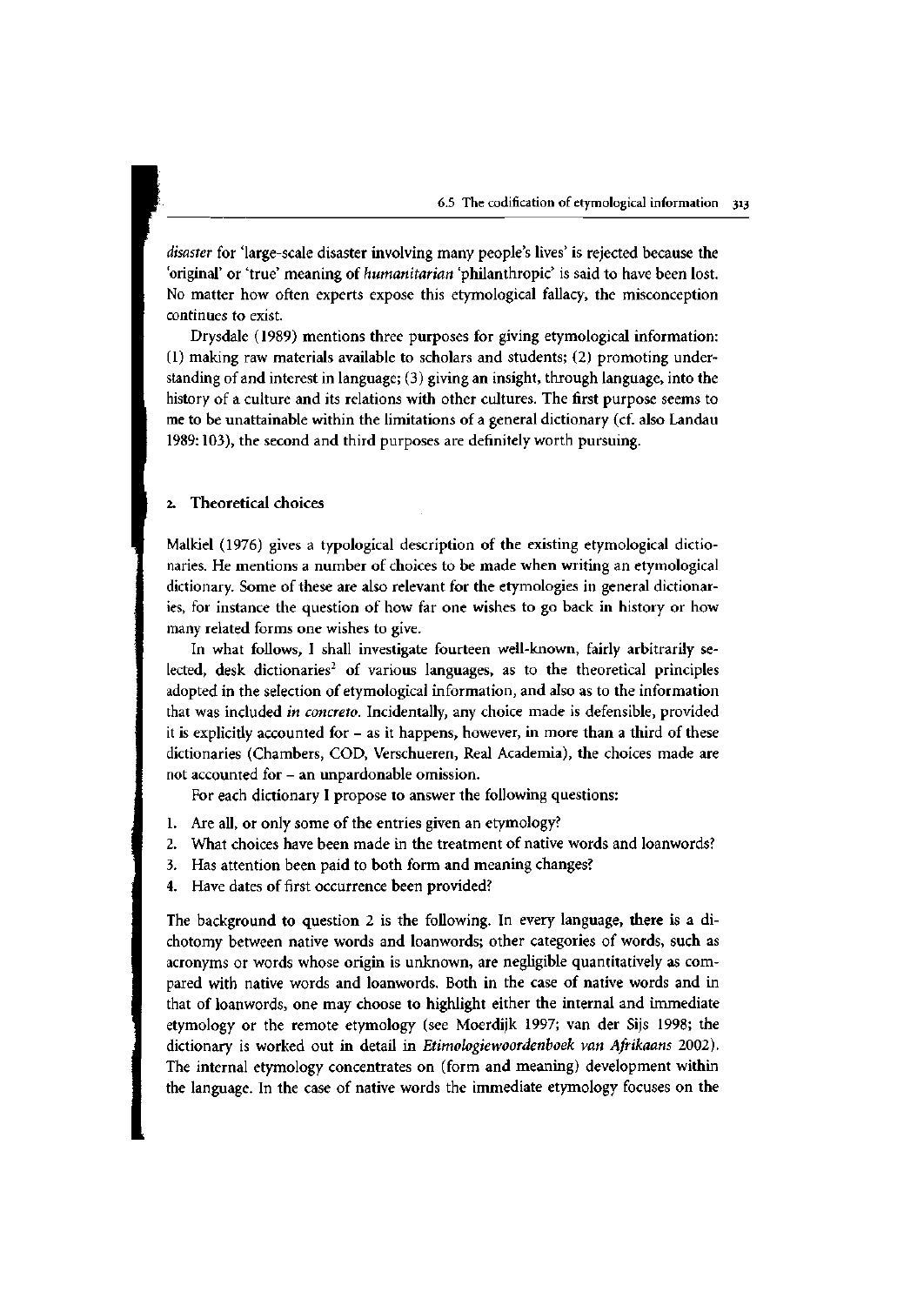cognates in other Germanic languages, and the remote etymology looks at further relatives within Indo-European or directly at the Indo-European basis of a word. The attention devoted to the Germanic and Indo-European history of a word must be balanced by the attention devoted to the development within the language in question (see Pijnenburg 1990:83-84).

In the case of loanwords, one may opt, on the one hand, for the immediate etymology, mentioning only or chiefly the direct source language. On the other hand, one may prefer to enumerate the whole history of the word before it was borrowed. A word may have been borrowed, in the course of time, by a large number of languages, and it may have undergone, in each language, different changes in form and meaning. The decision to give only the remote etymology is wrong theoretically: adopting loans presupposes that there is a situation in which two languages are in contact, and it presupposes also that there is a certain degree of bilingualism: borrowing always starts with one or more individuals that have a certain knowledge of the source language (van der Sijs 1996:13-24). By mentioning the direct source languages, one gives the reader an idea of the influence that other languages have had on his or her own language (purpose 3 of Drysdale 1989). Mentioning only the remote etymology, however, leads the reader to all sorts of exotic languages with which there has never been any contact. Amateurs often find it fascinating to learn that a word comes from Eskimo or Tahitian, but reality is misrepresented when that is the only datum supplied and the intermediate language or languages has/have been omitted.

The aim of question 3 is to find out whether there is a balance between the information about the development of the form and that of the meaning. There is a tendency, when one has to economise on information, to give fewer details about meaning developments, because these are much harder to describe than form developments. Both aspects are, however, equally important for the etymologies.

Question 4 is asked because the dating of the first occurrence of a word and the dating of the various meanings form an important part of the internal etymologies. The first recording of a word is the starting point for the description of the word's history (see van der Sijs 2001 for an elaboration).

For some dictionaries of Germanic languages (English, German, Dutch and Swedish) and for a number of Romance language dictionaries (French, Italian and Spanish), I have investigated how they deal with these four questions. I shall not pass any judgements, but just sum up the choices they have made.

*Chambers:* not all entries are given etymologies (implicitly one can conclude that etymologies have been added only to simplex words from the fact that, for instance, battery has no etymology and the verb **batter** has). No dates.

*COD:* no etymologies for compounds and derivatives; no dates as a rule, though Old and/or Middle English forms are provided.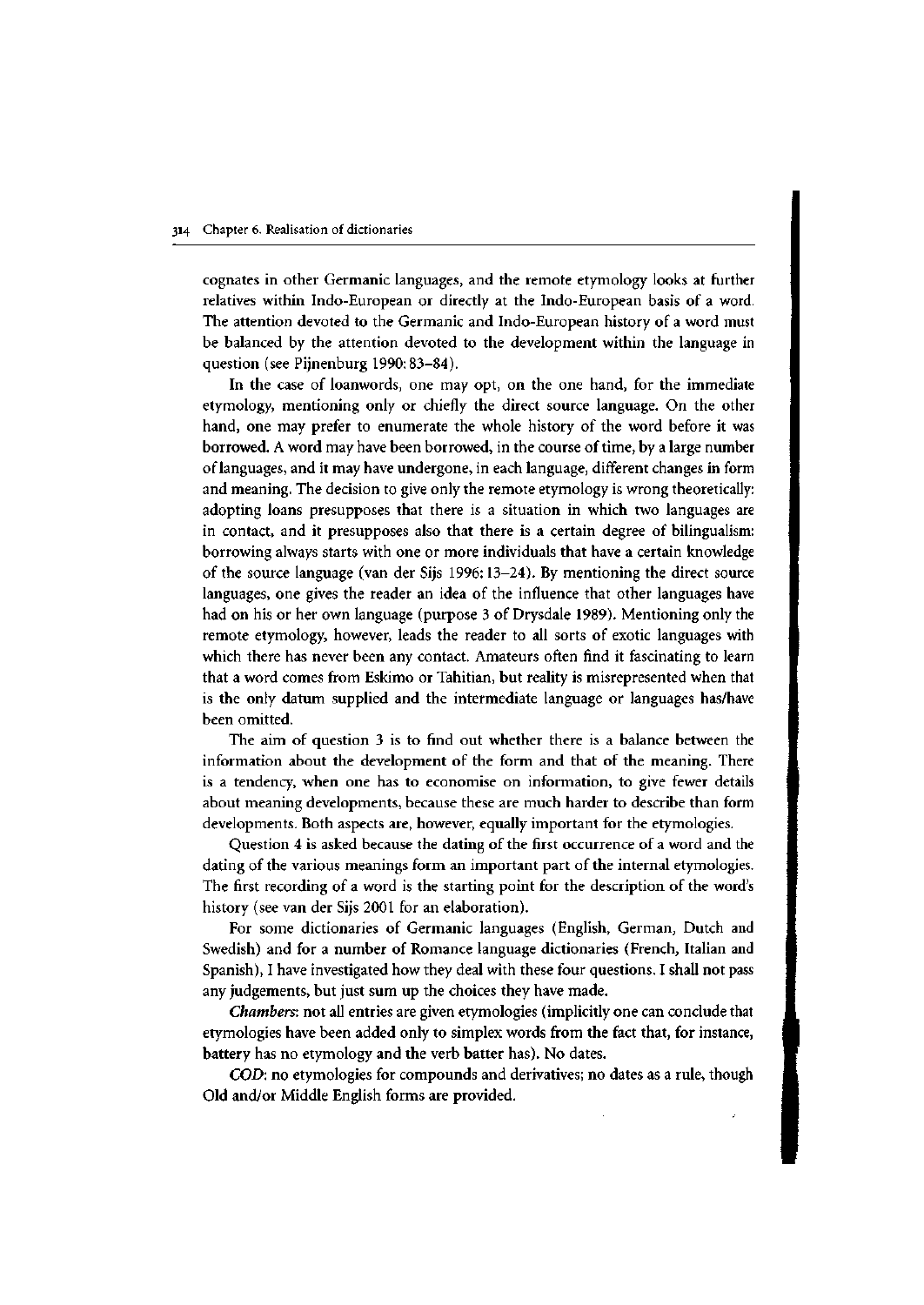*Longman:* no etymologies for compounds or derivatives; native words as far back in time as possible, earlier forms in English, and Indo-European origin, or related forms in other Indo-European languages provided; loan words as far back as possible, except for exotic and non-Indo-European words. No dates. Both Longman and Merriam-Webster use a label ISV *—* International Scientific Vocabulary - this is added for scientific words that occur in various languages. Often it is not possible to ascertain the language of origin of these terms. Yet it would not be accurate to formulate a statement about the origin in a way that could be interpreted as implying that it was coined in English, and therefore such words are given the label ISV, for example phylogenetic ISV, fr. NL *phylogenesis* phylogeny, fr. *phyl- + genesis.* 

*Merriam-Webster:* entries are given etymologies, except for compounds and derivatives formed in English, and "in the case of a family of words obviously related to a common English word but differing from it by containing various easily recognisable suffixes, an etymology is usually given only at the base word, even though some of the derivatives may have been formed in a language other than English." This means that *equal* has its etymology, but not *equality* and *equalise.* In some cases, only the distant etymology is mentioned, with the indication 'ultim. fr.' The ISV label is used. All entries have been dated for the oldest meaning given in the dictionary (which is not necessarily the earliest meaning of the word).

*Duden:* no etymologies for compounds and derivatives; no reconstructions, no forms earlier than Old High German, no cognates from other languages; for loanwords the whole borrowing path is traced; no dates.

*Wahrig:* no etymologies for compounds and derivatives; the emphasis is on the form and meaning developments in German, which are given in detail, next on Germanic and Indo-European; no dates.

*Verschueren:* etymologies for loanwords and for some simplex native words; no dates.

*GVD:* no etymologies for compounds and derivatives; for native words, related forms from other Germanic or Indo-European languages are given; for loanwords we get the language of origin, more information and historical background is given only in the case of irregularities - regular developments, e.g. for French words going back to Latin, are not mentioned specifically. For loanwords that have been borrowed by several languages, the whole borrowing path is traced; most of the words with etymologies have dates as well, but not all.

*Kramers:* only loanwords have, extremely brief, etymologies, showing the influence of other languages on Dutch. All languages (not forms) through which a word has been borrowed, are mentioned; no attention is paid to form or meaning changes. No dates.

*NEO:* every entry has its etymology; emphasis is on immediate etymology, direct origin or cognates and on meaning changes. Every entry has its dating (in two cate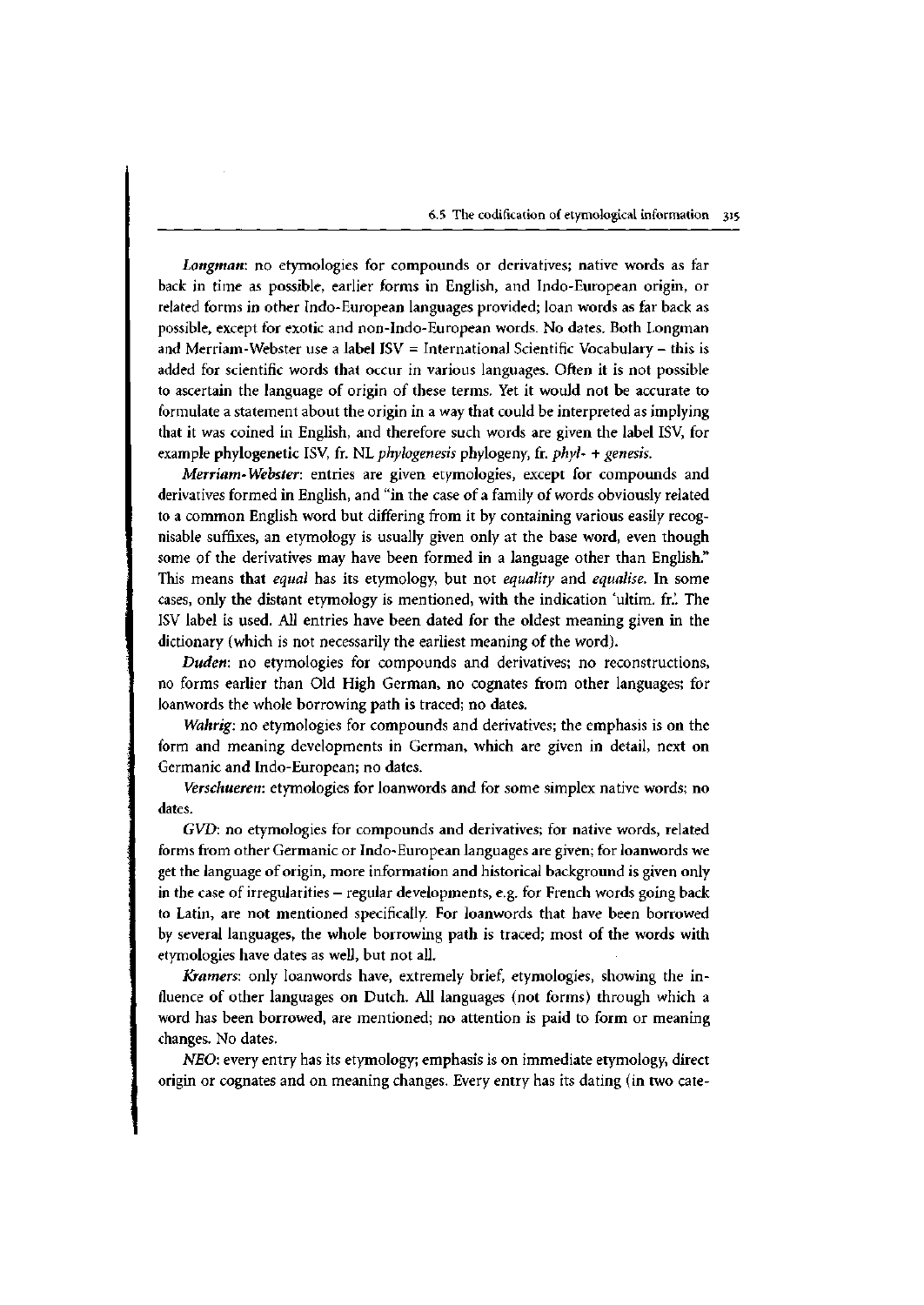gories: Old Swedish words only get the label "before 1520", Modern Swedish words get their precise year), and every meaning has its separate dating plus etymology.<sup>3</sup>

*Larousse:* every entry has its etymology, except for some compounds and derivatives; in the case of sound changes or morphological changes, the whole development is traced. All words, and many meanings, have dates.

*Petit Robert:* in principle, every word has its etymology; all entries and many meanings have dates. In the case of hapaxes, two dates are given, to indicate that a word occurred once much earlier.

*Zingarelli:* practically all words have their etymology; for native words, the Latin origin is given, and sometimes derivatives within Latin. For loanwords, the source language is given, if they have been borrowed into that as well, the whole borrowing path is provided. No dates.

*Real Academia:* no dates, only brief immediate etymologies.

Summing up: more than a third of the dictionaries fail to give etymologies for all entries. Only a quarter of them give dates  $-$  all of them date the earliest recorded form (often adding the meaning if this has changed since then), and only Merriam-Webster dates the earliest *meaning* mentioned in the dictionary. A small number date both the earliest form and the separate meanings. All opt for the immediate etymologies; only Merriam-Webster has exceptions to this rule. Whether just as much attention is paid to meaning as to form does not as a rule become apparent from the commentaries given.

#### **3. Practice**

How have the dictionaries worked out their theoretical assumptions in practice? By way of adstruction, I have arbitrarily selected two words: a French loanword *(battery)*  and a native word *(snow),* and have given the accompanying articles in the various dictionaries; for French I have added the loanword *baste.* 

Ideally, the etymological information is given as an integral part of the whole entry. In practice, however, that is hardly ever the case. The etymology is given, usually in square brackets, as a separate piece of information either at the beginning or at the end of the entry article. Only Merriam-Webster has made a distinct choice, giving the text in the logical order: the earliest meaning is mentioned first, and it is directly preceded by the dating valid for this meaning.

Chambers:

battery: no etymology; s.v. batter (vb.): O.Fr. *batre* (Fr. *battre)* - L.L. *battëre* (L. *ba(t)tuère),* to beat snow: O.E. *snaw;* Ger. *Schnee,* L. *nix, nivis*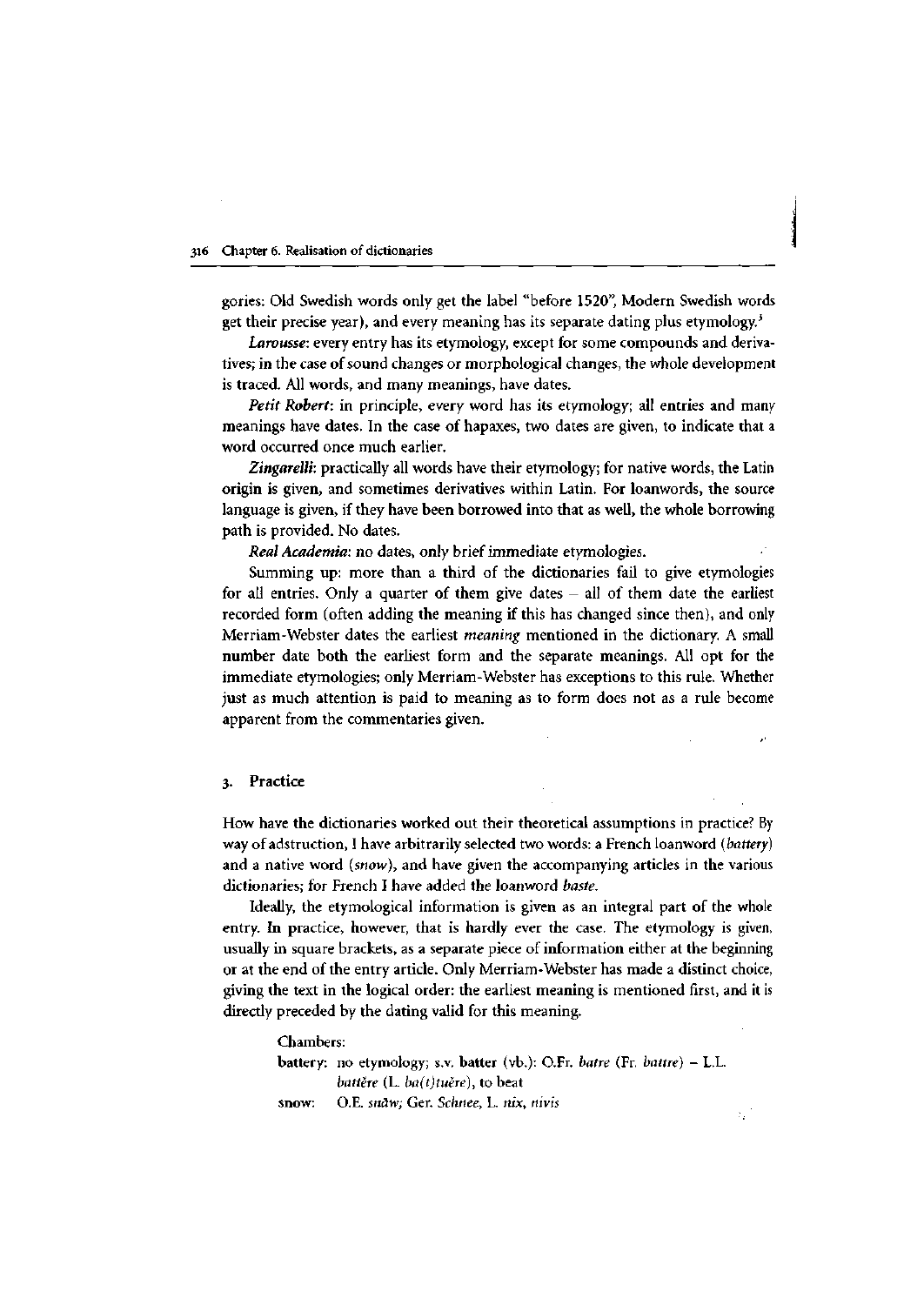$\bar{\mathcal{A}}$ 

|                                        | COD:             |                                                                                                                                                                   |  |  |
|----------------------------------------|------------------|-------------------------------------------------------------------------------------------------------------------------------------------------------------------|--|--|
|                                        |                  | battery: French batterie from batre, battre 'strike' from Latin battuere                                                                                          |  |  |
|                                        | snow:            | Old English snaw, from Germanic                                                                                                                                   |  |  |
|                                        | Longman:         |                                                                                                                                                                   |  |  |
|                                        |                  | battery: MF batterie, fr OF, fr battre to beat, fr L battuere - more at<br><b>BATTLE</b>                                                                          |  |  |
| しんしょう きんきょう しゅうしょう アール・マーク かんしょう かんしょう | snow:            | ME, fr OE snāw; akin to OHG snēeo snow, L niv-, nix, Gk<br>nipha (acc)                                                                                            |  |  |
|                                        | Merriam-Webster: |                                                                                                                                                                   |  |  |
|                                        |                  | battery: MF batterie, fr. OF, fr. battre to beat, fr. L battuere (1531)                                                                                           |  |  |
|                                        | snow:            | ME, fr. OE snāw; akin to OHG sněo snow, L niv-, nix, Gk nipha<br>$(\text{acc.})$                                                                                  |  |  |
|                                        | Duden:           |                                                                                                                                                                   |  |  |
|                                        |                  | batterie: frz. batterie, urspr. = Schlägerei; was zum Schlagen dient, zu:<br>battre = schlagen < lat. battuere; 4: frz. batterie = Trom-<br>melschlag, Schlagzeug |  |  |
|                                        | Schnee:          | mhd. snē, ahd. snēo                                                                                                                                               |  |  |
|                                        | Wahrig:          |                                                                                                                                                                   |  |  |
|                                        |                  | batterie: frz., "Schlagende Kriegsschar, Artillerie"; zu battre "schlagen";<br>-> Bataille                                                                        |  |  |
| Ь.                                     |                  | Schnee: mhd. sne < ahd. sneo, got. snaiws; zu idg. $*(s)$ neiguh-<br>"schneien"                                                                                   |  |  |
| $\mathcal{I}$                          | Verschueren:     |                                                                                                                                                                   |  |  |
|                                        |                  | batterij: Fr. batterie < battre, slaan.                                                                                                                           |  |  |
| ŋ.<br>. ابا                            | GVD:             | sneeuw: no etymology for main sense, only for sense $3$ 'cocaïne': < Eng.                                                                                         |  |  |
|                                        |                  | batterij: 1599 'geschut' < Fr. batterie, van battre (slaan)                                                                                                       |  |  |
| ूरे<br>प                               |                  | sneeuw: 1201-1250 $\sim$ Lat. nix, Gr. niphein (sneeuwen), Oud-Kerk-<br>Slavisch sněgů                                                                            |  |  |
|                                        | Kramers:         |                                                                                                                                                                   |  |  |
|                                        |                  | batterij: < Frans                                                                                                                                                 |  |  |
|                                        |                  | sneeuw: no etymology                                                                                                                                              |  |  |
|                                        | NEO:             |                                                                                                                                                                   |  |  |
|                                        |                  | batteri: 1. Hist.: sedan 1800; av. fra. batterie, eg. 'hamrande, slående',<br>till battre 'slå'                                                                   |  |  |
|                                        |                  | 2. Hist.: sedan 1621; se batteri 1                                                                                                                                |  |  |
| ÷,                                     |                  | 3. Hist.: sedan 1920-talet; se batteri 1                                                                                                                          |  |  |
|                                        |                  | 4. Hist.: sedan 1822; se batteri 1                                                                                                                                |  |  |
|                                        | snö:             | Hist.: före 1520; fornsv. snio(r), snö; gemens. germ. ord, besl.<br>med bl.a. lat. nix 'snö'                                                                      |  |  |

*i* 

 $\frac{1}{2}$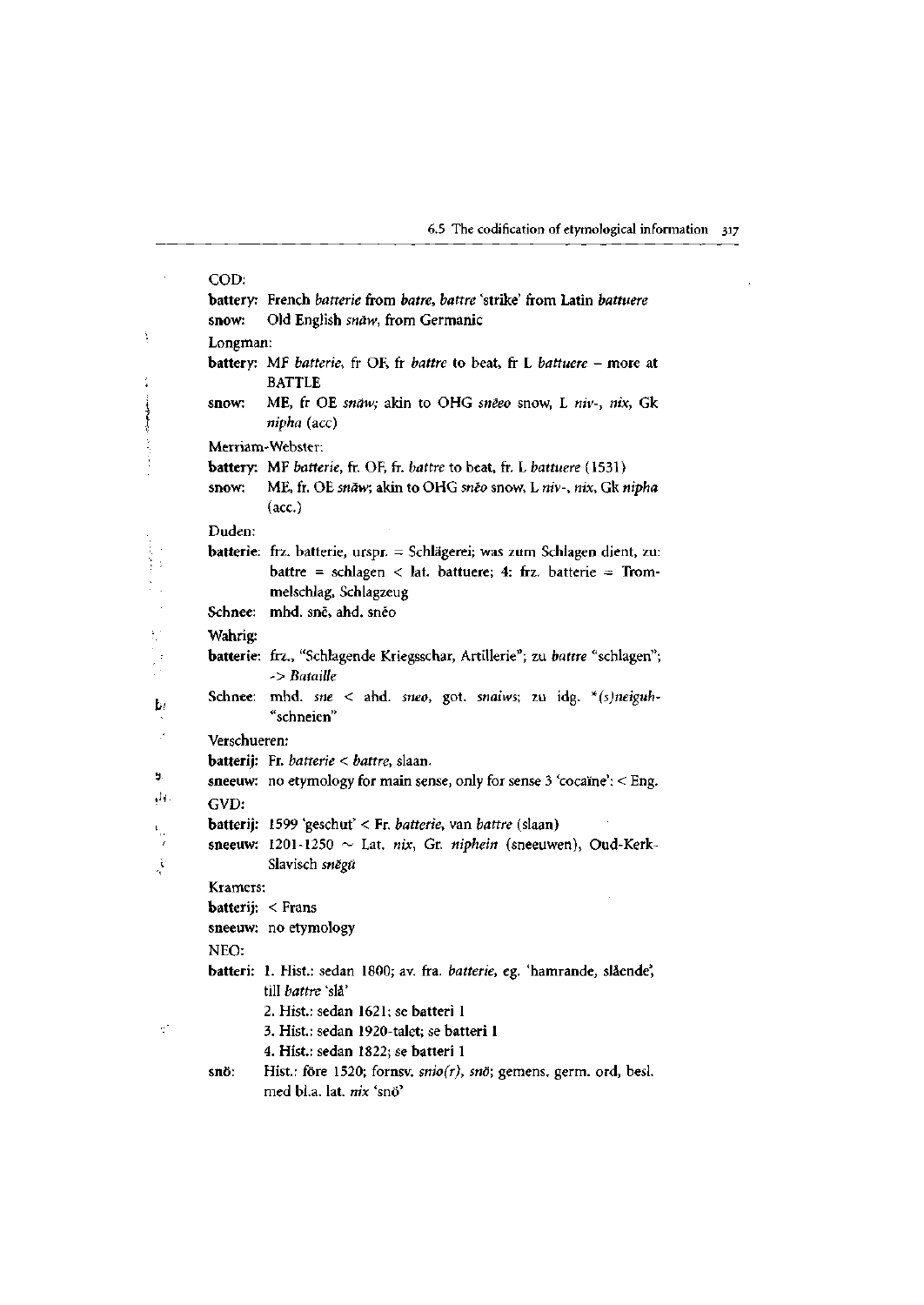```
Larousse: 
batterie 1: de battre 1; 1190 au sens class. 
batterie 2: de batterie 1; 1290 
batterie 3: de batterie 1; v. 1800 
neige: de neiger, v. 1320 
baste: it. basta, il suffit; 1534 
Petit Robert: 
batterie I:
                fin xii<sup>e</sup>; de battre
batterie II, 1: xv<sup>e</sup>-xvi<sup>e</sup>; de "action de battre l'ennemi, de tirer sur lui"
batterie II, 2: 1294
batterie II, 3: no etymology
batterie II, 4: no etymology
neige: Naije, v. 1325; de neiger 
baste: 1534; it. basta 'il suffit' 
Zingarelli: 
batteria: fr. batterie, da battre 'battere' 
neve: lat. nive(m), di origine indeur. 
Real Academia: 
bateria: Del fr. batterie 
nieve: Del lat. nix, nivis
```
We can see that there is quite some variation in the articles. For loanwords, we find the following options:

- 1. only the direct source is mentioned (Kramers, Real Academia);
- 2. both the source and the (form and meaning) development in the source language are mentioned (Verschueren, GVD, NEO, Larousse, Petit Robert, Zingarelli);
- 3. the whole development path is given (all English dictionaries, Duden).

In this case, all our dictionaries opted for the immediate etymology or the whole development path; in other cases, however, Merriam-Webster gives the remote etymology only.

For native words, we find the following variants:

- 1. no etymology (Kramers, Verschueren);
- 2. only the earliest form(s) + meaning if different from modern meaning (Duden);
- 3. the earliest form + meaning and related forms within the language in question (Larousse, Petit Robert);
- 4. the earliest form + meaning and related forms within the language family concerned or just the name of that language family (Chambers, COD); the cognates within the family may be the earliest forms in that language, e.g. Old High German (Longman), or the modern form, e.g. German (Chambers);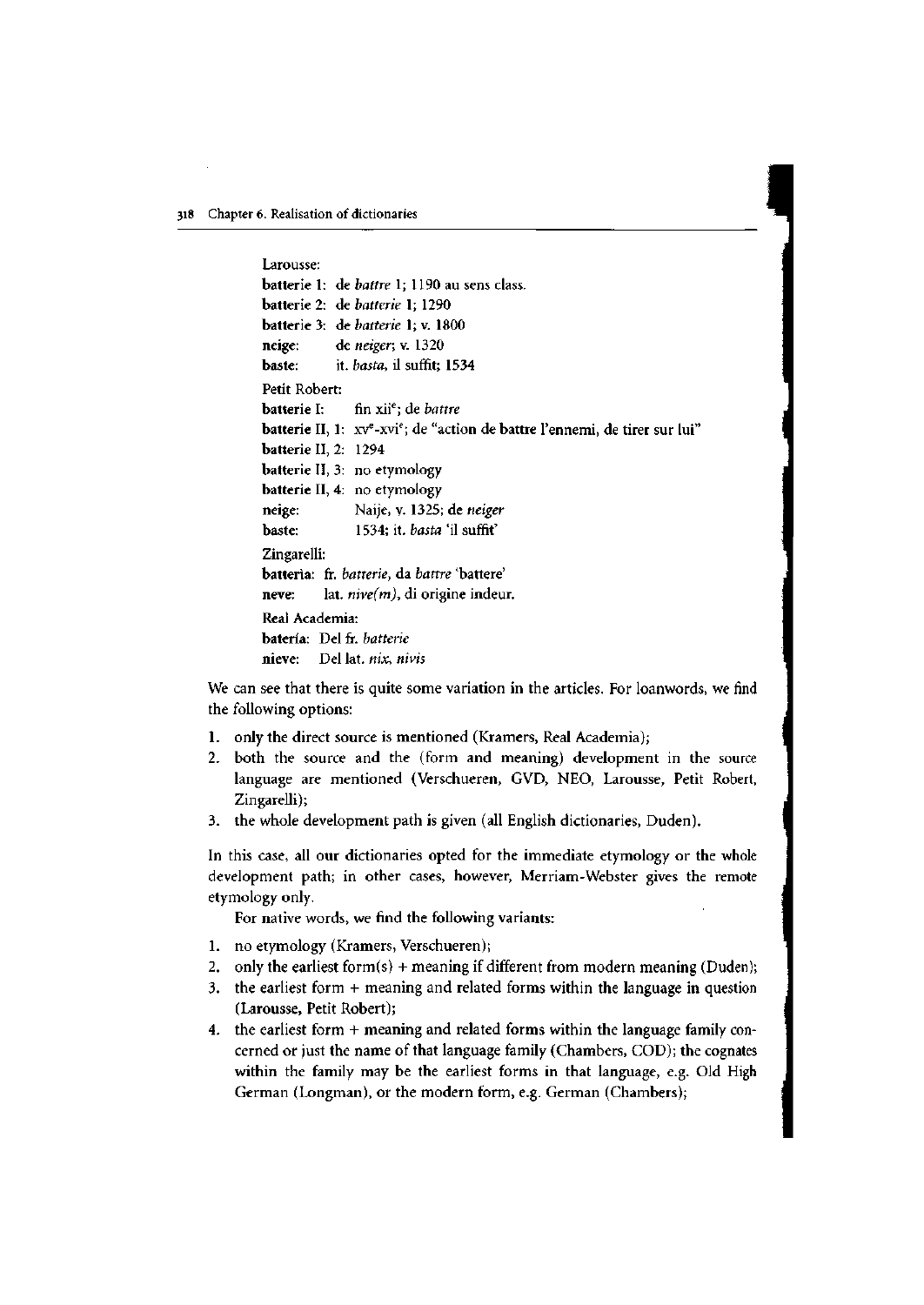- 5. as under 4, but with cognates outside the language family concerned (Longman, Merriam-Webster, GVD, NEO);
- 6. as under 5, but with a reconstructed (Wahrig) or non-reconstructed (Zingarelli, Real Academia) predecessor.

The problem with the etymological information in a general dictionary is that it is usually a selection from a large etymological dictionary - although this is not always explicitly mentioned. For each language, then, one has to depend on preliminary work done for large etymological or historical dictionaries. The big etymological dictionaries, however, are written for a completely different set of readers. It is remarkable that all of our dictionaries except the COD use specialistic abbreviations and notation systems. This is done, of course, to gain space, but the result is a loss of readability. Too little attention is paid to the fact that the average dictionary user does not know specialist terms, has no basic knowledge about the origin of words, has not learned classical languages, etc. From readers' letters to the editor it becomes clear how often the etymology supplied has overshot its mark for genuinely interested users. Lexicographers are too little aware of the gap between the knowledge possessed by the average reader of a general synchronic dictionary and the knowledge presupposed by the etymology suggested. As early as 1965, Heller pointed out that, in the case of derivations, the exact relations between the forms are by no means always mentioned, and that hardly ever all morphemes are explained. To use our example *snow* again, it will not be immediately clear to the average reader how Spanish *nieve* derives from Latin *nix, nivis* (what is the relation between *x* and v?)

#### **4. Looking ahead**

F

The data mentioned in this article all come from printed works, or from works made as books printed on paper that were only afterwards digitalised. The future of dictionaries, however, lies in the digital world (cd-rom, internet or other digital forms). This has certain consequences, also for etymological information.

These consequences are of two kinds. On the one hand, the space restriction will have been abandoned. It will no longer be necessary to include separate, abbreviated etymological information in general dictionaries - a hyperlink to etymological information can be added. This etymological information may comprise all the etymology from a specialist etymological dictionary - the same dictionary that our etymology of today was an excerpt of. I know of at least one publisher who intends to do this in the near future.

In my opinion, this is undesirable, because the fact that readers of a general dictionary are completely different from those of an etymological dictionary, is ignored. As it is, and as I said before, not enough consideration is given to the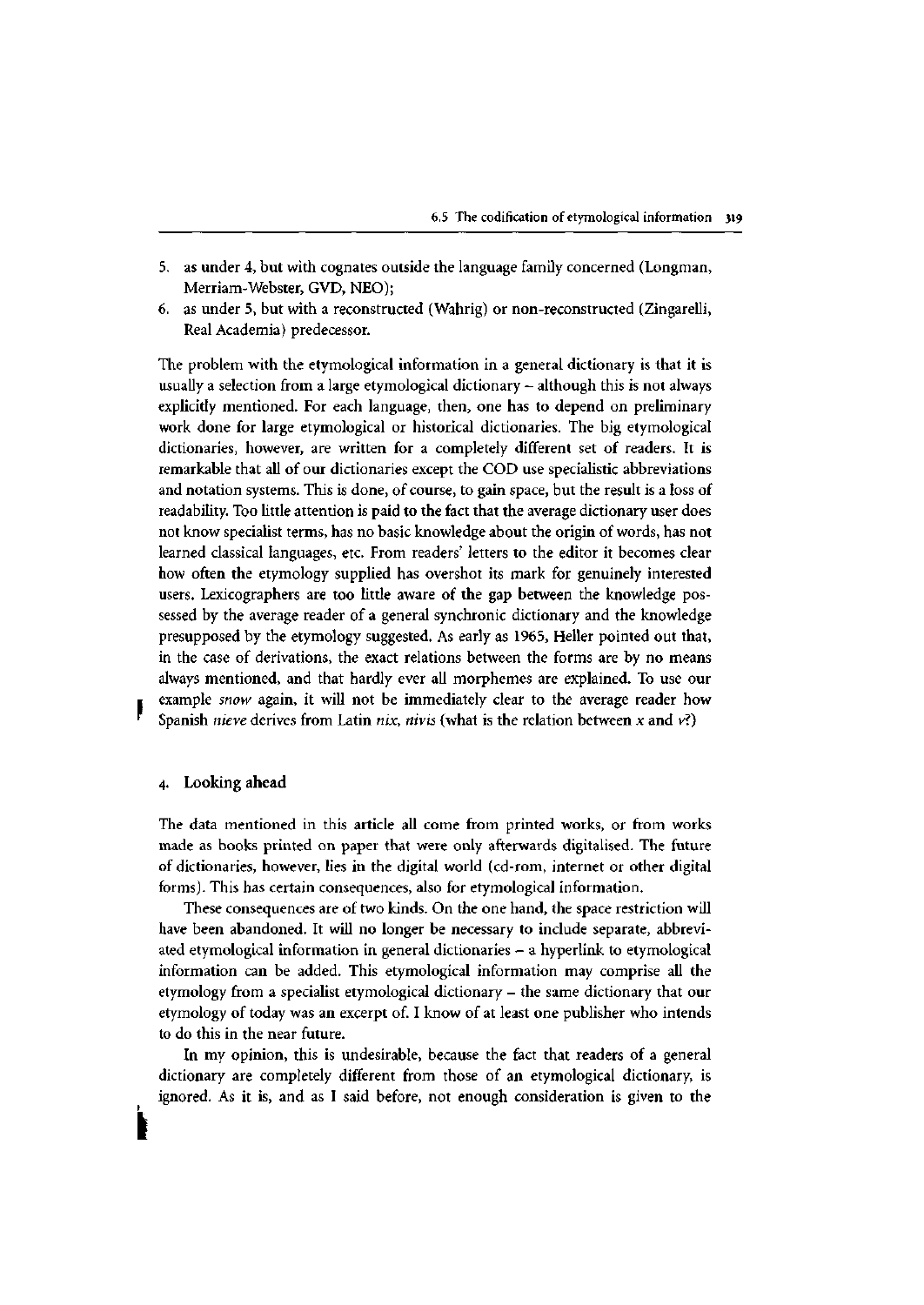knowledge readers possess. It would be helpful if lexicographers paid more attention to the question of what kind of etymological information is suitable for general dictionary users. In etymological dictionaries, there is room for discussion, anecdotics, source references etc.  $-$  in general dictionaries, the information should be provided in a way that is uniform, unambiguous and understandable for everybody. That need not disqualify the etymology in general dictionaries. The general dictionary has a feature that we do not find in etymological dictionaries: it gives all derivations and many compounds connected with the entry words, while etymological dictionaries pay most, if not their complete, attention to simplex words (Malkiel 1976:63, for instance, sees a justification for leaving out transparent derivations with predictable meanings). The strong point of etymology in general dictionaries could be the attention paid to the form and meaning developments of derivations and compounds, and the complex relations between them. This aspect has so far been sadly neglected  $-$  the reason being that the etymologies given derive from existing etymological dictionaries that do not focus on derivations and compounds either.

A general dictionary can also distinguish itself from a specialist dictionary by giving cognates. It might be a good idea for general dictionaries to mention, wherever possible, a word's modern cognates (which are often still fairly well known to readers), rather than the earliest forms - the latter make it possible for etymologists to check the relationship, which is why they belong in a specialist etymological dictionary.

The second innovation to be brought about by digitalisation is that it will become possible to search a text and to define all sorts of search questions. At the moment, the main search possibility is still the search for full-text in either the whole dictionary or parts of it (for example the etymology). Sometimes, for example, you can also search for names of languages, but when you search under 'Latin', you get all the words in whose etymology Latin is mentioned, both as cognate and as source language. That will no longer be sufficient in future. Readers want to get answers to specific questions – they will want to search for all native words that are cognates of Latin words, or perhaps all loanwords from Latin. Or perhaps they will want to find all the derivatives of a given form.

In the future, then, we shall have to think carefully about the needs created by digitalisation in readers, and about the question of what etymological information is suitable for present-day readers without special training. The concrete answers to these questions will decide whether Landau can repeat, in a following edition, his final conclusion from 1989: " $[...]$  of all elements of the dictionary article, etymology is the least satisfactory in presentation."

> $\sim$ i ाधी

-19